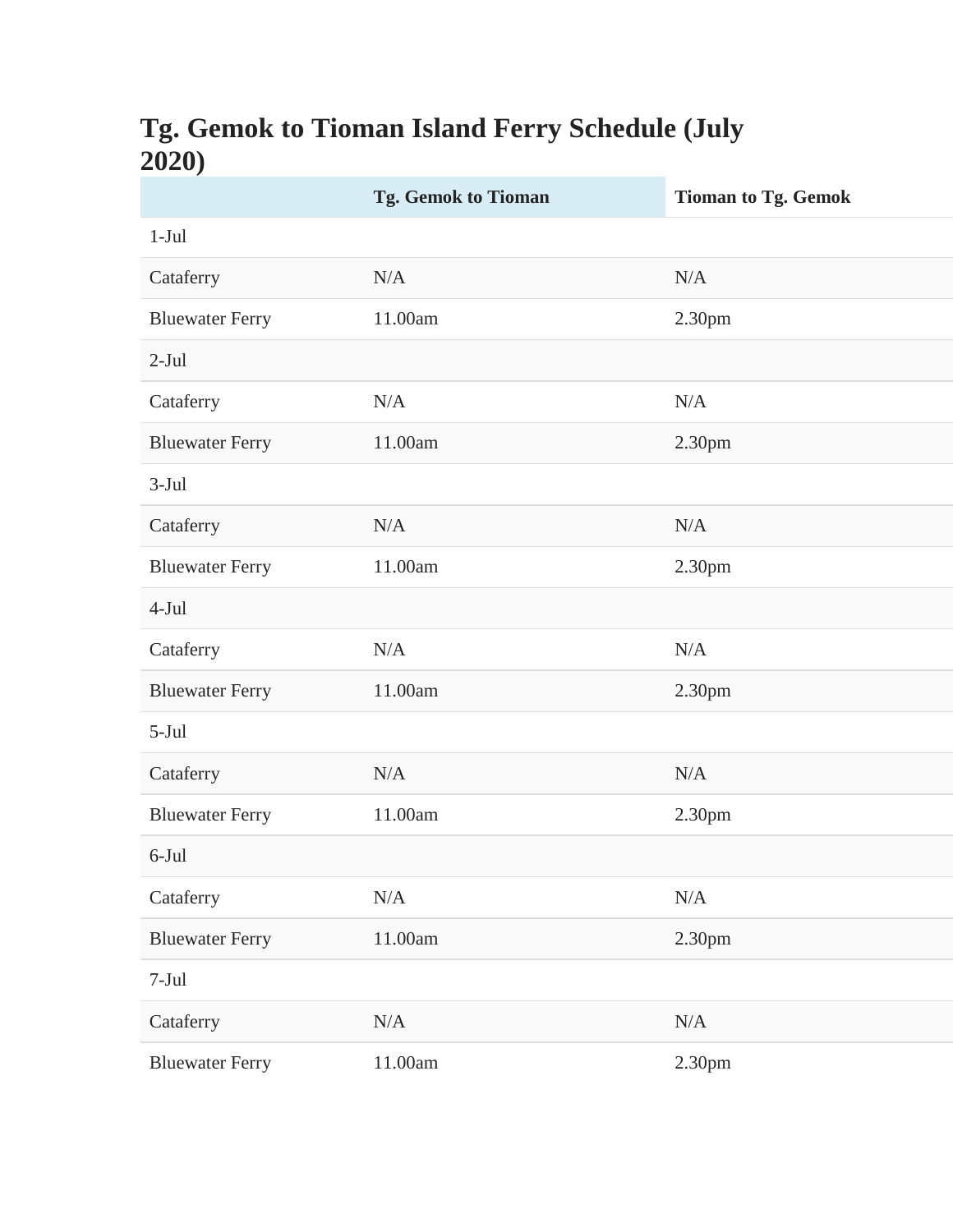|                        | Tg. Gemok to Tioman | <b>Tioman to Tg. Gemok</b> |
|------------------------|---------------------|----------------------------|
| 8-Jul                  |                     |                            |
| Cataferry              | N/A                 | N/A                        |
| <b>Bluewater Ferry</b> | 11.00am             | 2.30pm                     |
| $9-Jul$                |                     |                            |
| Cataferry              | N/A                 | N/A                        |
| <b>Bluewater Ferry</b> | 11.00am             | 2.30pm                     |
| $10-Jul$               |                     |                            |
| Cataferry              | $\rm N/A$           | N/A                        |
| <b>Bluewater Ferry</b> | 11.00am             | 2.30pm                     |
| $11-Jul$               |                     |                            |
| Cataferry              | N/A                 | N/A                        |
| <b>Bluewater Ferry</b> | 11.00am             | 2.30pm                     |
| $12-Jul$               |                     |                            |
| Cataferry              | N/A                 | N/A                        |
| <b>Bluewater Ferry</b> | 11.00am             | 2.30pm                     |
| $13-Jul$               |                     |                            |
| Cataferry              | $\rm N/A$           | $\rm N/A$                  |
| <b>Bluewater Ferry</b> | $11.00am$           | 2.30pm                     |
| $14-Jul$               |                     |                            |
| Cataferry              | $\rm N/A$           | $\rm N/A$                  |
| <b>Bluewater Ferry</b> | 11.00am             | 2.30pm                     |
| $15$ -Jul              |                     |                            |
| Cataferry              | $\rm N/A$           | $\rm N/A$                  |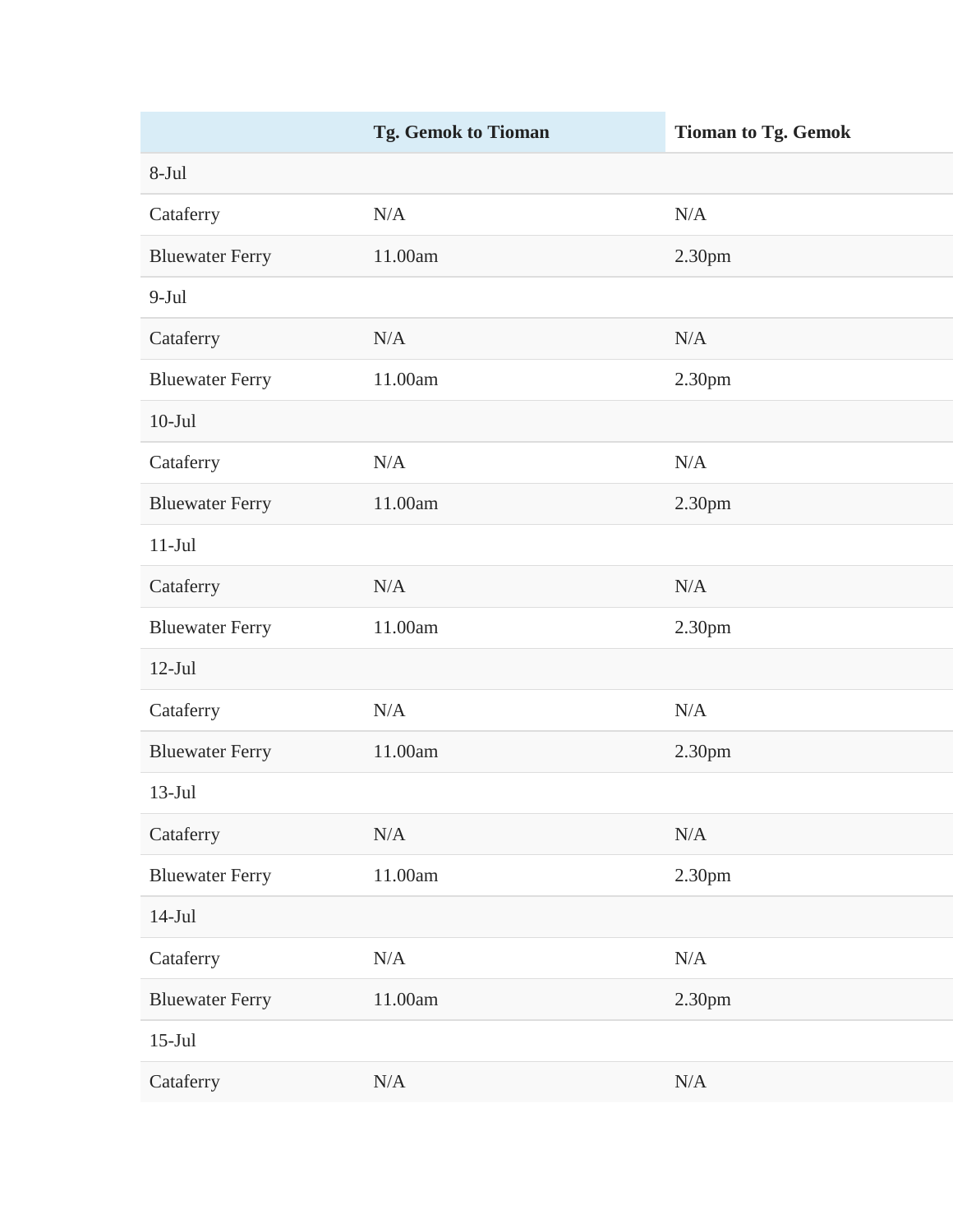|                        | <b>Tg. Gemok to Tioman</b> | <b>Tioman to Tg. Gemok</b> |
|------------------------|----------------------------|----------------------------|
| <b>Bluewater Ferry</b> | 11.00am                    | 2.30pm                     |
| $16$ -Jul              |                            |                            |
| Cataferry              | N/A                        | N/A                        |
| <b>Bluewater Ferry</b> | 11.00am                    | 2.30pm                     |
| $17-Jul$               |                            |                            |
| Cataferry              | N/A                        | N/A                        |
| <b>Bluewater Ferry</b> | 11.00am                    | 2.30pm                     |
| $18-Jul$               |                            |                            |
| Cataferry              | N/A                        | N/A                        |
| <b>Bluewater Ferry</b> | 11.00am                    | 2.30pm                     |
| $19-Jul$               |                            |                            |
| Cataferry              | N/A                        | N/A                        |
| <b>Bluewater Ferry</b> | 11.00am                    | 2.30pm                     |
| $20$ -Jul              |                            |                            |
| Cataferry              | N/A                        | N/A                        |
| <b>Bluewater Ferry</b> | 11.00am                    | 2.30 <sub>pm</sub>         |
| $21-Jul$               |                            |                            |
| Cataferry              | N/A                        | $\rm N/A$                  |
| <b>Bluewater Ferry</b> | 11.00am                    | 2.30pm                     |
| $22$ -Jul              |                            |                            |
| Cataferry              | N/A                        | $\rm N/A$                  |
| <b>Bluewater Ferry</b> | 11.00am                    | 2.30pm                     |
|                        |                            |                            |

23-Jul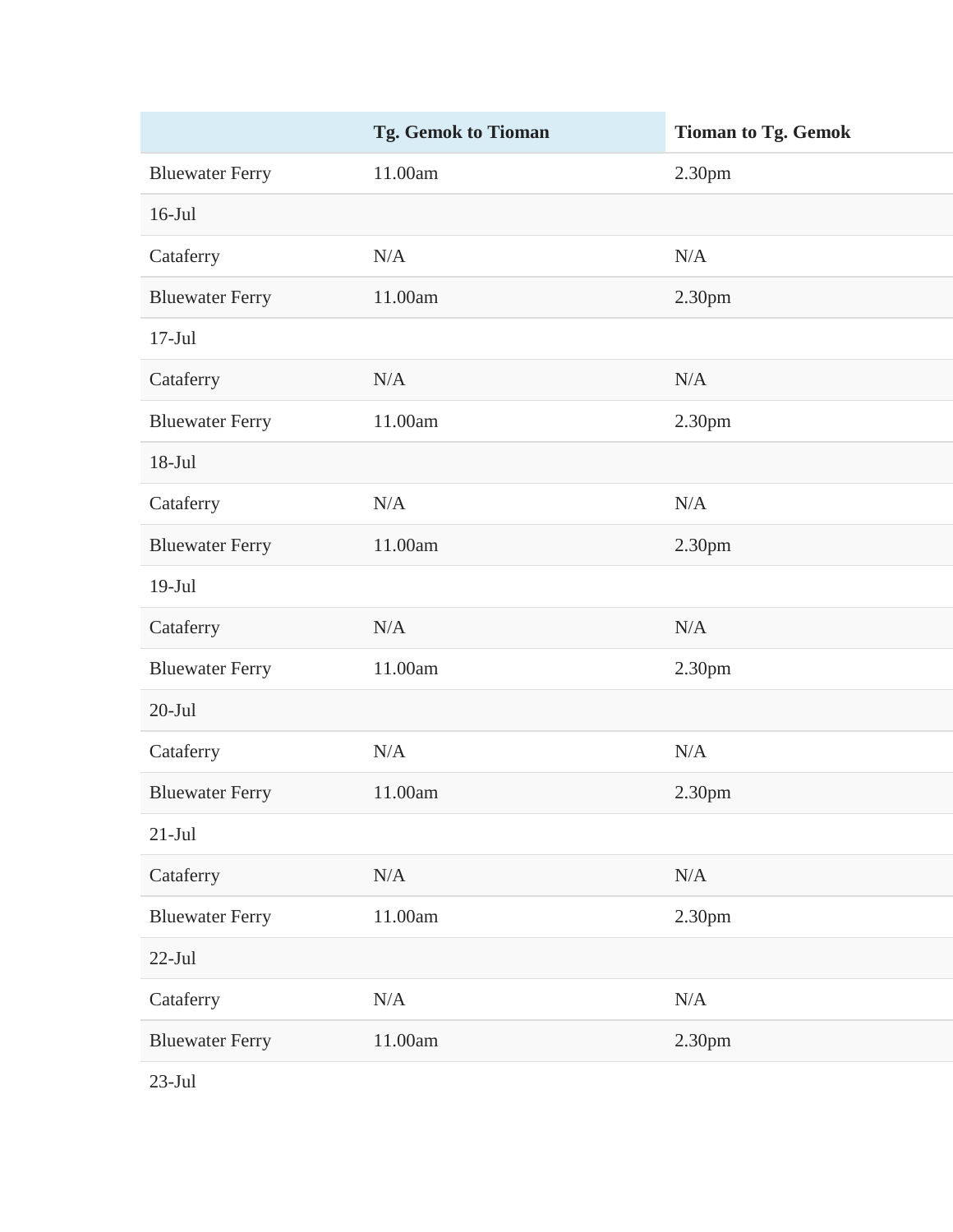|                        | <b>Tg. Gemok to Tioman</b> | <b>Tioman to Tg. Gemok</b> |
|------------------------|----------------------------|----------------------------|
| Cataferry              | N/A                        | N/A                        |
| <b>Bluewater Ferry</b> | 11.00am                    | 2.30 <sub>pm</sub>         |
| $24-Jul$               |                            |                            |
| Cataferry              | N/A                        | N/A                        |
| <b>Bluewater Ferry</b> | 11.00am, 12.00pm, 4.30pm   | 9.00am, 2.30pm             |
| $25$ -Jul              |                            |                            |
| Cataferry              | N/A                        | N/A                        |
| <b>Bluewater Ferry</b> | 11.00am, 12.00pm, 4.30pm   | 9.00am, 2.30pm             |
| $26$ -Jul              |                            |                            |
| Cataferry              | N/A                        | N/A                        |
| <b>Bluewater Ferry</b> | 11.00am, 12.00pm, 4.30pm   | 9.00am, 2.30pm             |
| $27-Jul$               |                            |                            |
| Cataferry              | N/A                        | N/A                        |
| <b>Bluewater Ferry</b> | 11.00am, 12.00pm, 4.30pm   | 9.00am, 2.30pm             |
| $28-Jul$               |                            |                            |
| Cataferry              | N/A                        | N/A                        |
| <b>Bluewater Ferry</b> | 7.00am, 11.00am            | 9.00am, 2.30pm             |
| $29-Jul$               |                            |                            |
| Cataferry              | N/A                        | N/A                        |
| <b>Bluewater Ferry</b> | 7.00am, 11.00am            | 9.00am, 2.30pm             |
| $30-Jul$               |                            |                            |
| Cataferry              | N/A                        | N/A                        |
| <b>Bluewater Ferry</b> | 7.00am, 11.00am            | 9.00am, 2.30pm             |